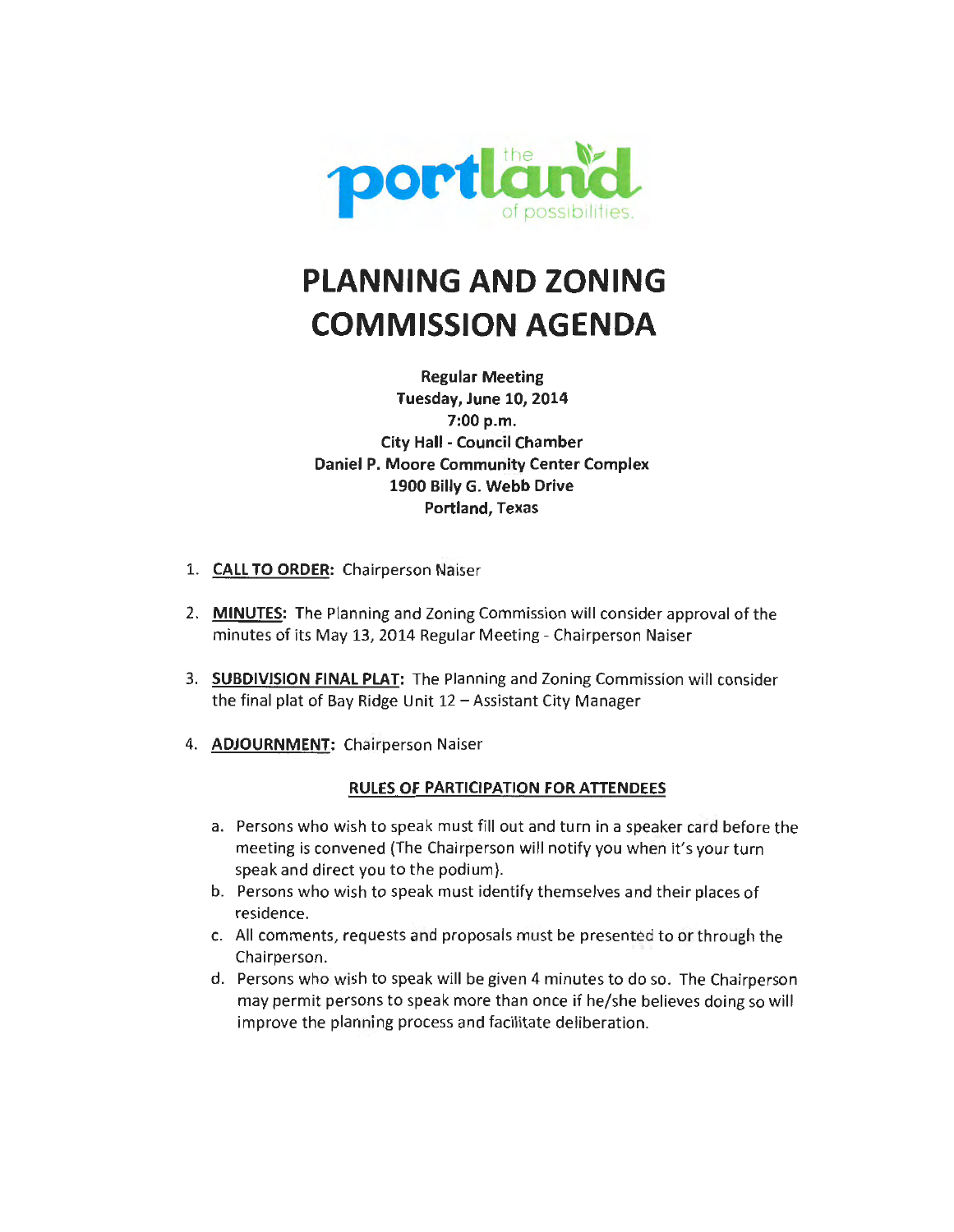#### NOTICE OF ASSISTANCE

If you plan to attend this public meeting and you have a disability that requires special arrangements to be made, please contact City Secretary Annette Hall at 361-777-4513 or annette.hall@portlandtx.com in advance of the meeting. Reasonable accommodations will be made to facilitate your participation. The City Hall is wheelchair accessible and specially marked parking spaces are located in front of its entrance. Special seating will be provided in the Council Chambers during the meeting.<br> **ERAILLE IS NOT AVAILABLE**<br>
Posted: June 6, 2014 by 5 p.m.<br>
By: Minuted La

Posted: June City Hall

**Annette Hall City Secretary**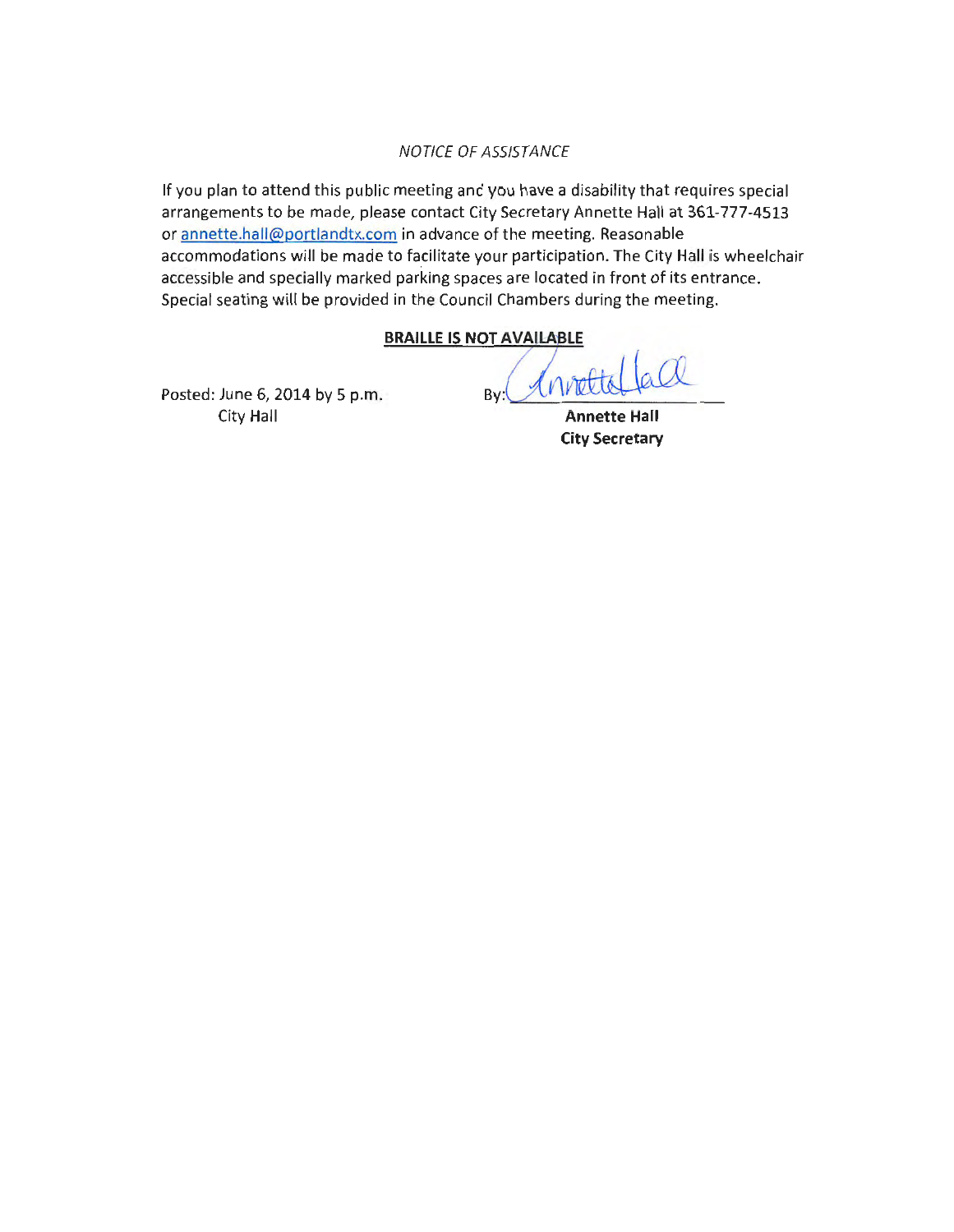#### **MINUTES**

#### **PLANNING AND ZONING COMMISSION**

#### **MAY 13, 2014 REGULAR MEETING**

The Planning and Zoning Commission conducted its May 13, 2014 Regular Meeting in the Council Chambers of City Hall (1900 Billy G. Webb) that began at 6:30 p.m. It did so in compliance with requirements of the Texas Open Meetings Act, City of Portland City Charter and Unified Development Ordinance. The following persons were in attendance:

#### **MEMBERS PRESENT**

Craig Forsythe (Vice Chairperson) Pete Stricker Jerry Browning Mark Wendland John Rooney Theresa Nix (Arrived after Item #2)

#### **MEMBERS ABSENT**

Marcus Naiser (Chairperson)

#### **STAFF PRESENT**

Brian DeLatte, Assistant City Manager

- 1. **CALL TO ORDER**: Vice Chairperson Forsythe called the meeting to order at 6:30 p.m.
- 2. **MINUTES**: The Planning and Zoning Commission will consider approval of the minutes of its April 8, 2014, Regular Meeting

Jerry Browning made a motion to accept the minutes of the April 8, 2014, Regular Meeting. Mark Wendland seconded the motion.

The motion passed (5-0) with Mr. Rooney abstaining.

- 3. **SUBDIVISION FINAL PLAT:** The Planning and Zoning Commission will consider the final plat of Lots 1R and 2R, Block 11, Tier "D", Town of Portland – Director of Public Works and Development
	- Mr. DeLatte presented the following plat application:

#### **EXECUTIVE SUMMARY**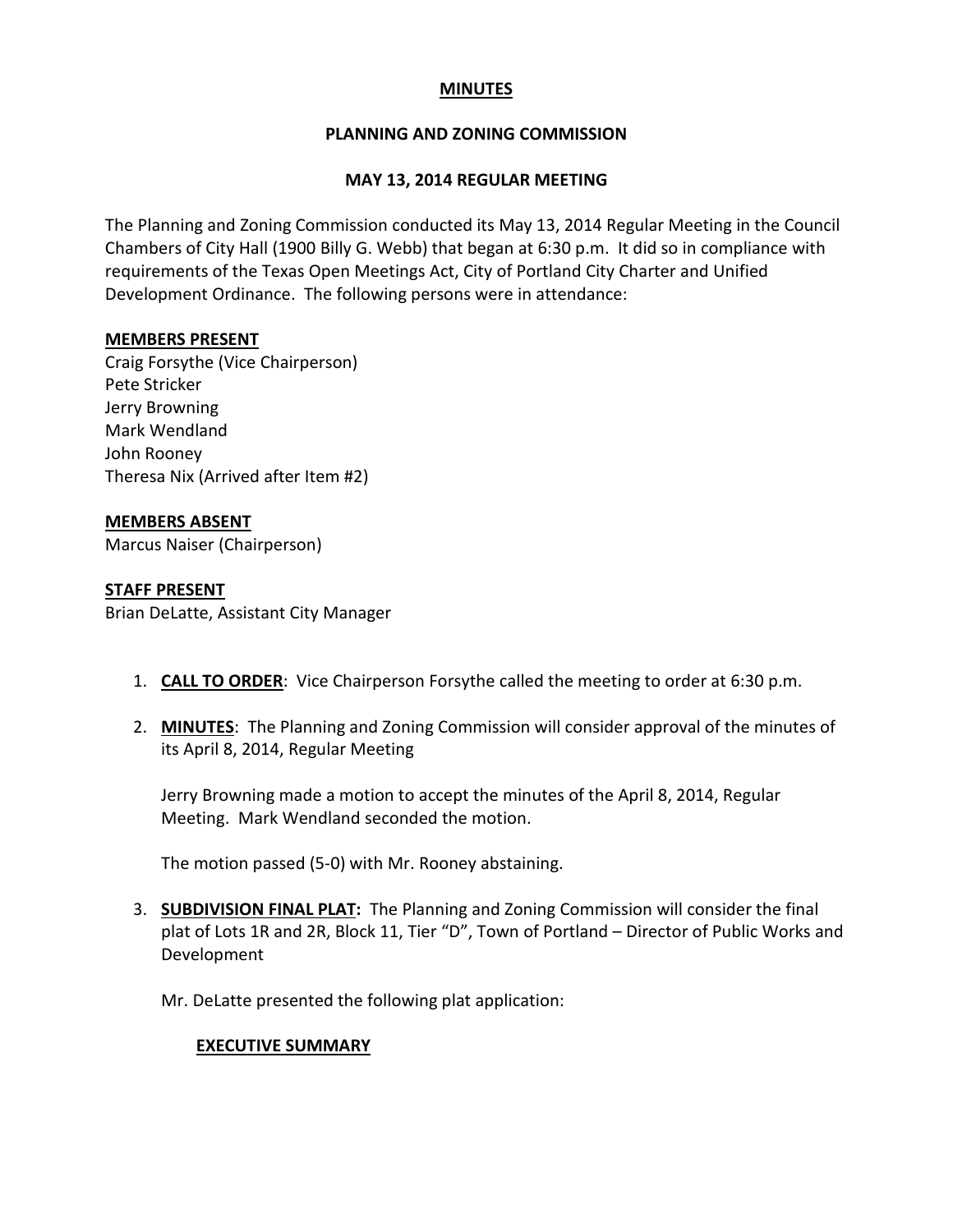A final plat has been submitted for a replat of Lots 1R and 2R, Block 11, Tier "D", Town of Portland, located at the southeast corner of Moore Avenue and Fourth Avenue. There are two houses located on the subject property that are currently nonconforming with respect to the district dimensional standards. This plat does not rectify the nonconformity, which is believed to be in excess of 70 years old.

#### **PRIOR ACTIONS OR REVIEWS**

None

#### **DETAILS / STAFF ANALYSIS**

The property is being platted in advance of the potential sale of one of the houses. The plat does not conform to current district dimensional standards for the OT -2, Olde Town Mixed Use District. However, this nonconformity has existed in excess of 70 years. Staff recommends waiving the district dimensional standards and approving the plat.

Mr. Stricker made a motion to approve the final plat of Lots 1R and 2R, Block 11, Tier "D", Town of Portland subject to the following conditions:

- (1) Compliance with all City of Portland ordinances, rules, and regulations
- (2) Payment of all platting fees and review fees
- (3) Waiver of district dimensional standards of the side yard line
- (4) Water service and driveway access for each lot must not cross lot lines

Mr. Rooney seconded the motion. The motion passed (6-0).

- 4. **SUBDIVISION FINAL PLAT:** The Planning and Zoning Commission will consider the final plat of Lot 11R Gregory-Portland Independent School Tract – Director of Public Works and Development
	- Mr. DeLatte presented the following plat application:

#### **EXECUTIVE SUMMARY**

A final plat has been submitted for a replat of Lot 11R of the Gregory-Portland Independent School Tract located in the 1800 Block of Billy G. Webb. As the property is already platted, all utility, drainage, and access requirements have already been met. Staff analysis shows that the final plat meets Unified Development Ordinance requirements and approval is recommended.

#### **PRIOR ACTIONS OR REVIEWS**

None

#### **DETAILS / STAFF ANALYSIS**

The property is being platted in advance of development of the lot. Water, wastewater, drainage, and access requirements have already been met for the lot. A utility easement is being dedicated along the southeast boundary by this plat for the extension of wastewater through the site. Additionally, this redevelopment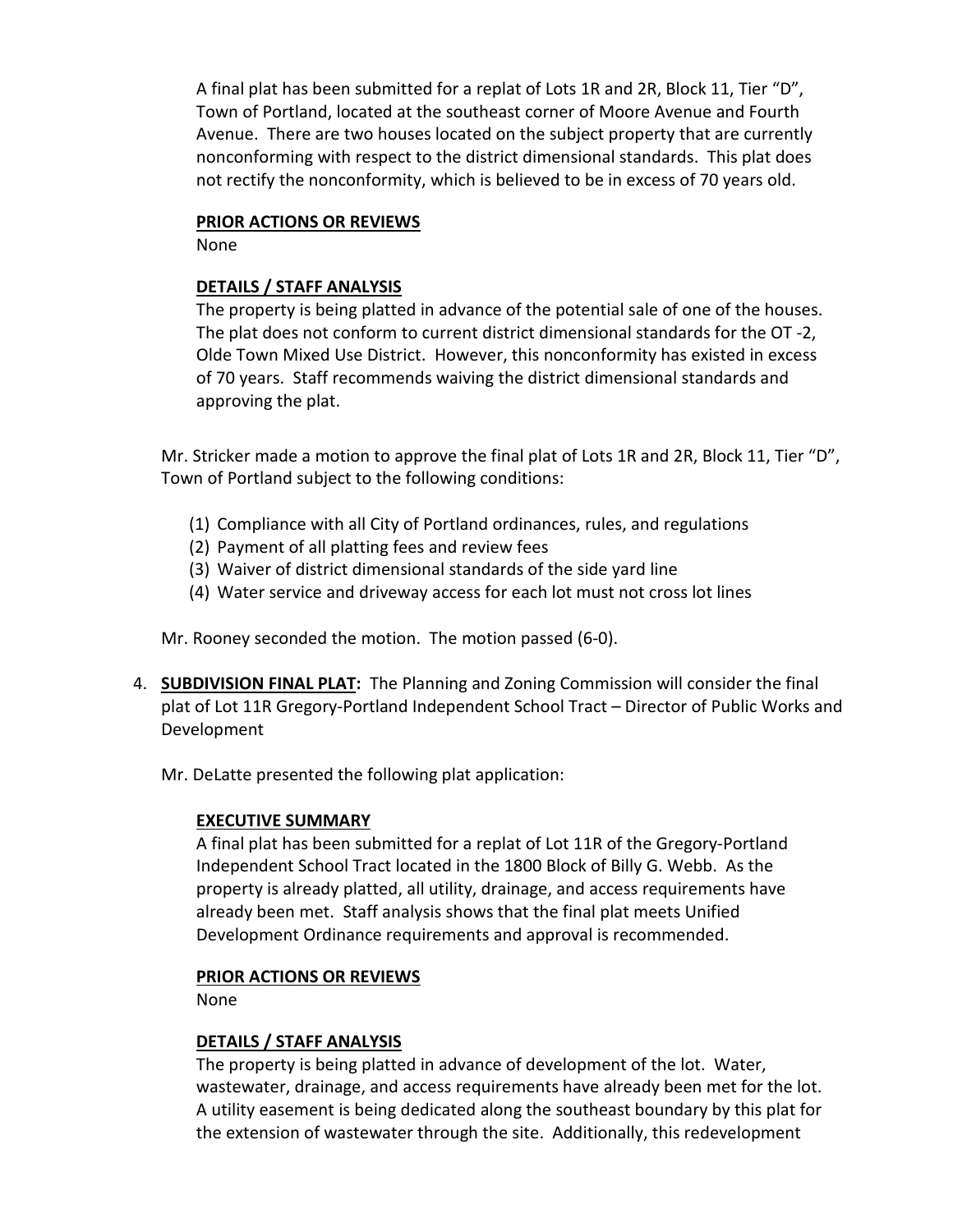renders the access easement along the southeast boundary useless; it is being abandoned by this plat. This subdivision plat was reviewed and found to be in conformance with City of Portland regulations.

Mr. Rooney made a motion to approve the replat of Lot 11R of the Gregory-Portland Independent School Tract subject to the following conditions:

- (1) Compliance with all City of Portland ordinances, rules, and regulations
- (2) Payment of all platting fees and review fees

Mr. Browning seconded the motion. The motion passed (6-0).

#### 5. **ADJOURNMENT**:

Vice Chairperson Forsythe adjourned the meeting at 6:36 p.m.

APPROVED:

Chairperson Marcus Naiser

 $\overline{\phantom{a}}$  , which is a set of the set of the set of the set of the set of the set of the set of the set of the set of the set of the set of the set of the set of the set of the set of the set of the set of the set of th

ATTEST:

Brian DeLatte, P.E. Assistant City Manager

\_\_\_\_\_\_\_\_\_\_\_\_\_\_\_\_\_\_\_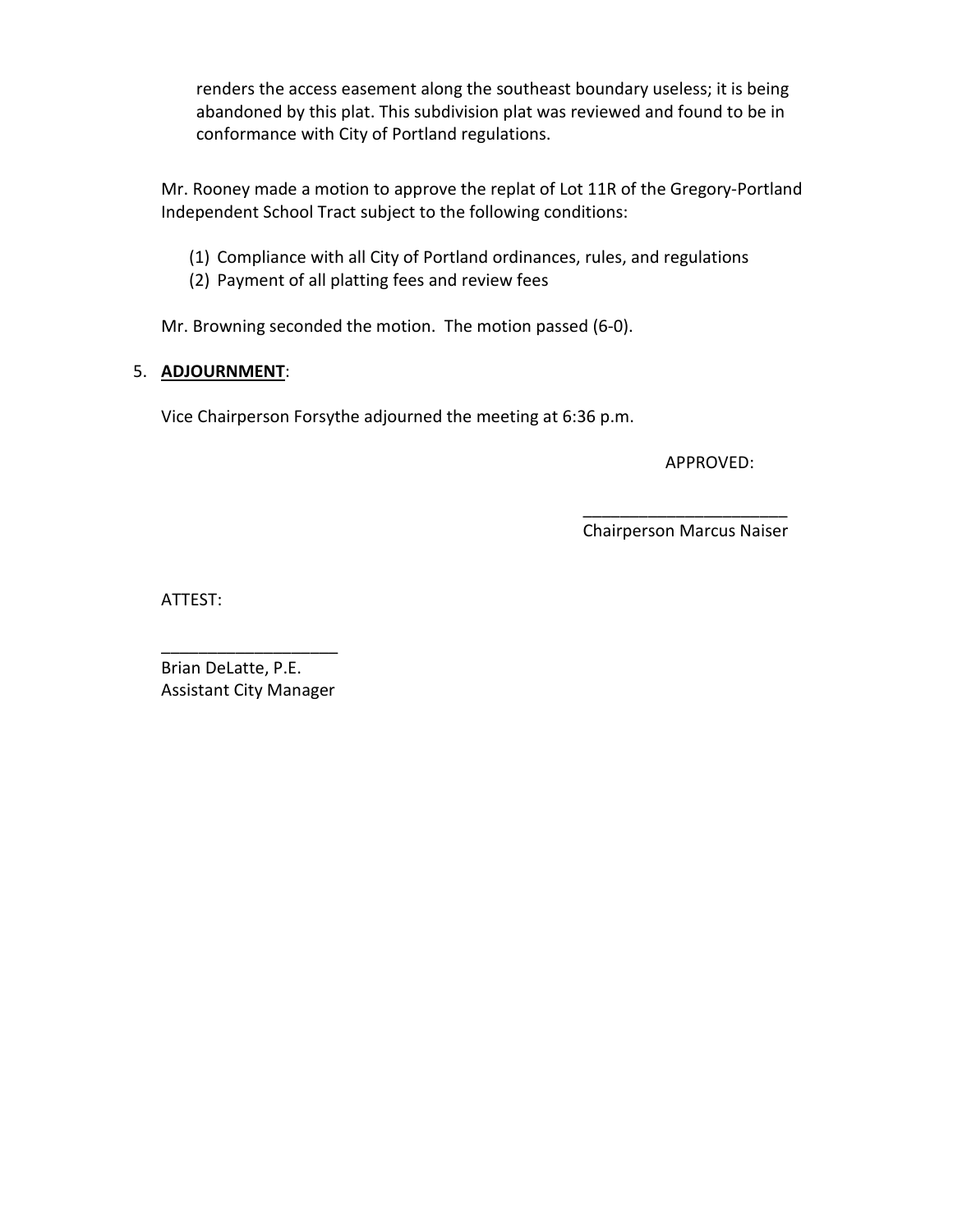

### **PLANNING AND ZONING COMMISSION**  of possibilities. **ACTION ITEM**

| <b>AGENDA TITLE</b> | <b>SUBDIVISION FINAL PLAT</b><br>The Planning and Zoning Commission will consider the final plat of Bay<br>Ridge Subdivision Unit 12 |
|---------------------|--------------------------------------------------------------------------------------------------------------------------------------|
| <b>MEETING DATE</b> | 6/10/2014                                                                                                                            |
| <b>DEPARTMENT</b>   | <b>Building and Development</b>                                                                                                      |
| <b>SUBMITTED BY</b> | Brian DeLatte, P.E.                                                                                                                  |

#### **EXECUTIVE SUMMARY**

A final plat has been submitted for Bay Ridge Subdivision Unit 12. The unit consists of 28 lots on 5.995 acres. Staff analysis shows that the final plat meets Unified Development Ordinance requirements and approval is recommended.

#### **PRIOR ACTIONS OR REVIEWS**

None

#### **DETAILS / STAFF ANALYSIS**

Staff review of the final plat shows that the layout conforms to the approved preliminary plat. The dimensions of the proposed lots and right-of-way meet the district's requirements.

Access: This final plat improves circulation between Escondido Street and Pacific Drive. The proposed right-of-way and street design conforms to the Unified Development Ordinance.

Utilities: 6-inch water lines and 8-inch wastewater lines are proposed to run between the curb and sidewalks. The lines are sized appropriately for current and future demands.

Drainage: The applicant has noted that the majority of the property lies within FEMA FIRM Zone "C". Two lots lies within Zone "A1". Finished floor elevations will be based on adjacent curb elevations in conformance with City codes. Underground storm drains are proposed to connect into the existing drainage systems.

Conclusions: The following entities have reviewed the plat and find no objections other than the conditions listed below:

City of Portland Fire Department Consulting City Utilities Engineer San Patricio County Drainage District City Engineer/Public Works Department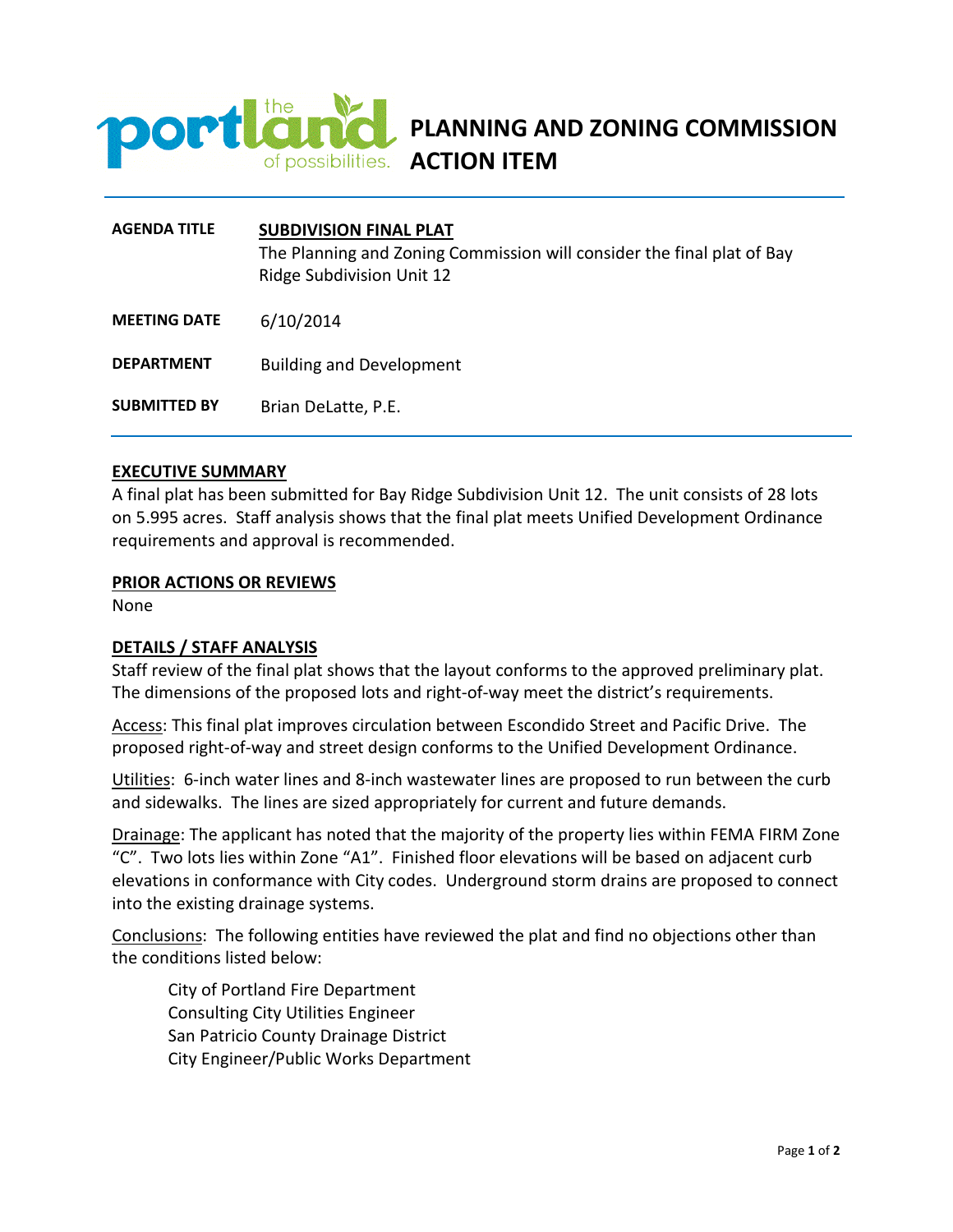#### **ATTACHMENTS**

• Final Plat of Bay Ridge Subdivision Unit 12

#### **RECOMMENDED ACTION**

Adopt a motion that approves the final plat of Bay Ridge Subdivision Unit 12, subject to the following conditions:

- **(1)** Compliance with all City of Portland ordinances, rules, and regulations
- **(2)** Payment of all platting fees and review fees